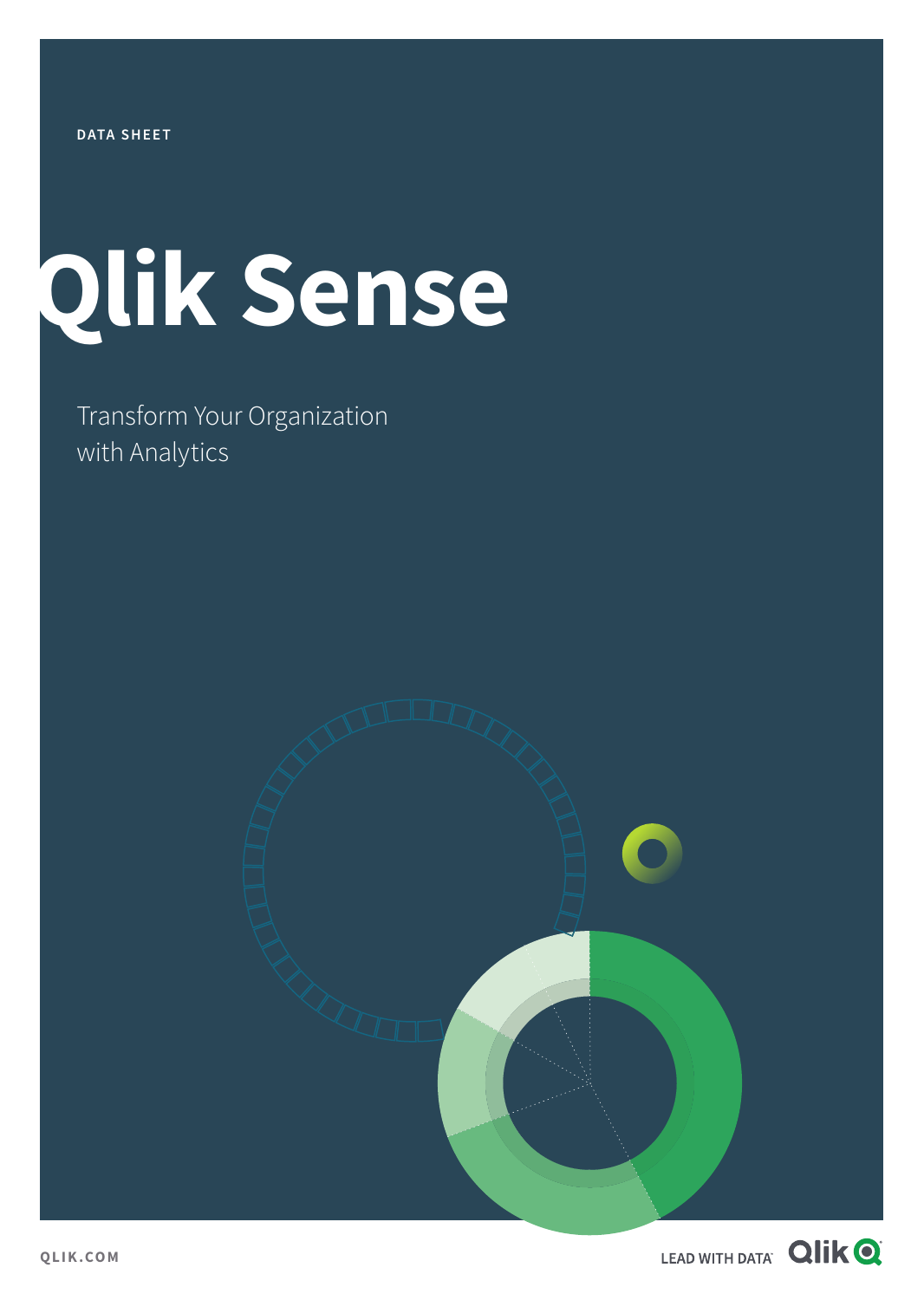### **INTRODUCTION**

Qlik Sense® is a next-generation platform for modern, self-service oriented analytics, driving discovery and data literacy for all types of users across an organization

It supports the full range of analytics use cases — from selfservice visualization and exploration to guided analytics apps and dashboards, custom and embedded analytics, mobile analytics, and reporting. And, it does this within a governed, multi-cloud architecture that delivers maximum trust, scale, and flexibility for the organization. Whether working individually, in teams, or globally, Qlik Sense provides analytics capabilities that delight and empower everyone.





Qlik Sense was built to deliver broad value for all types of users. It features unmatched associative exploration and search; smart visualizations; self-service creation and data preparation; geographic and advanced analytics; collaboration; storytelling and reporting; fully interactive online and offline mobility; and a new Insight Advisor that generates the most relevant charts and insights using AI. And for the enterprise, Qlik Sense includes open and standard APIs for customization and extension, powerful data integration, broad data connectivity and data as-a-service, centralized management and governance, and a new multi-cloud architecture for scalability across on-premise, private, and public cloud environments.

With Qlik Sense, people can truly unleash their intuition and creativity. The unique Qlik Associative Engine empowers users of all skill levels to combine data and explore information without the limitations of querybased tools. Qlik Sense brings together our associative engine with a new cognitive engine that adds AI insight suggestions and automation to the experience, in context with user behavior. The result: human and machine intelligence working together to magnify discovery, minimize bias, and advance data literacy across the organization.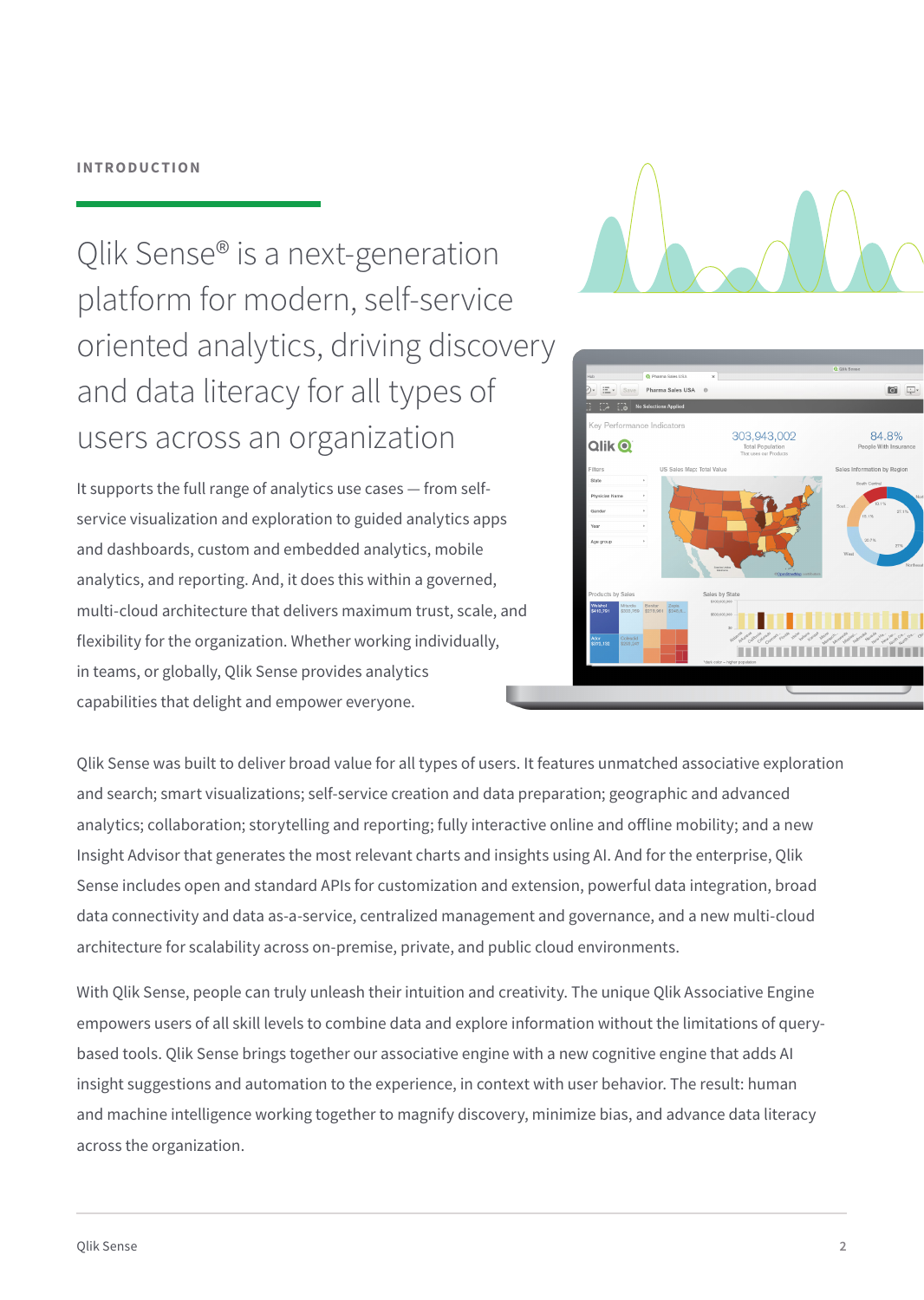### Data Literacy for Everyone

Qlik Sense delivers a cutting-edge visualization and discovery experience in a smart, responsive, HTML5 user interface. It is designed to promote human intuition and data literacy in all areas of the user experience, allowing people to easily explore information and quickly gain trusted insights to solve complex problems.

### **The Associative Difference**

Exploration in Qlik Sense is unmatched. Users of all skill levels can freely ask questions using simple, natural, interactive selections. The Qlik Associative Engine instantly responds after each click, recalculating all analytics to the new context and highlighting associated and unrelated data through easy-to-understand color cues. No boundaries. No restrictions. Only people empowered to follow their own paths to insight, uncovering blind spots that would have been overlooked with query-based tools.

Smart Search in Qlik Sense provides an intelligent experience unlike any other analytics solution. People can search across an entire application and all their data using keywords to refine context and make discoveries. Qlik Sense not only reveals matching dimensions, but also the associations that exist between dimension values across all sources, ranking the results by strength of association. With Smart Search, people don't need expert skills to understand the relationships in their data.

### **The Associative Difference®**

Relational databases and queries were designed in the 1980s for transactional systems, not modern analytics. Query-based tools leave data behind and limit users to restricted, linear exploration, resulting in blind spots and lost opportunities. Qlik Sense runs on the Qlik Associative Engine, enabling users of all skill levels to explore all of their data freely without these limitations.

The Qlik engine brings together unlimited combinations of data — both big and small — without leaving any data behind. It offers unprecedented freedom of exploration through interactive selection and search, instantly recalculating all analytics and revealing associations to the user in green (selected), white (associated), and gray (unrelated). By keeping all visualizations in context together and retaining both associated and unrelated values in the analysis, the Qlik engine helps users discover hidden insights that query-based tools would miss.

The Qlik Associative Engine is purpose-built for highly scalable, dynamic calculation and association on massive data volumes for large numbers of users. This unique engine technology is Qlik's primary advantage, with more than 20 years of innovation and investment.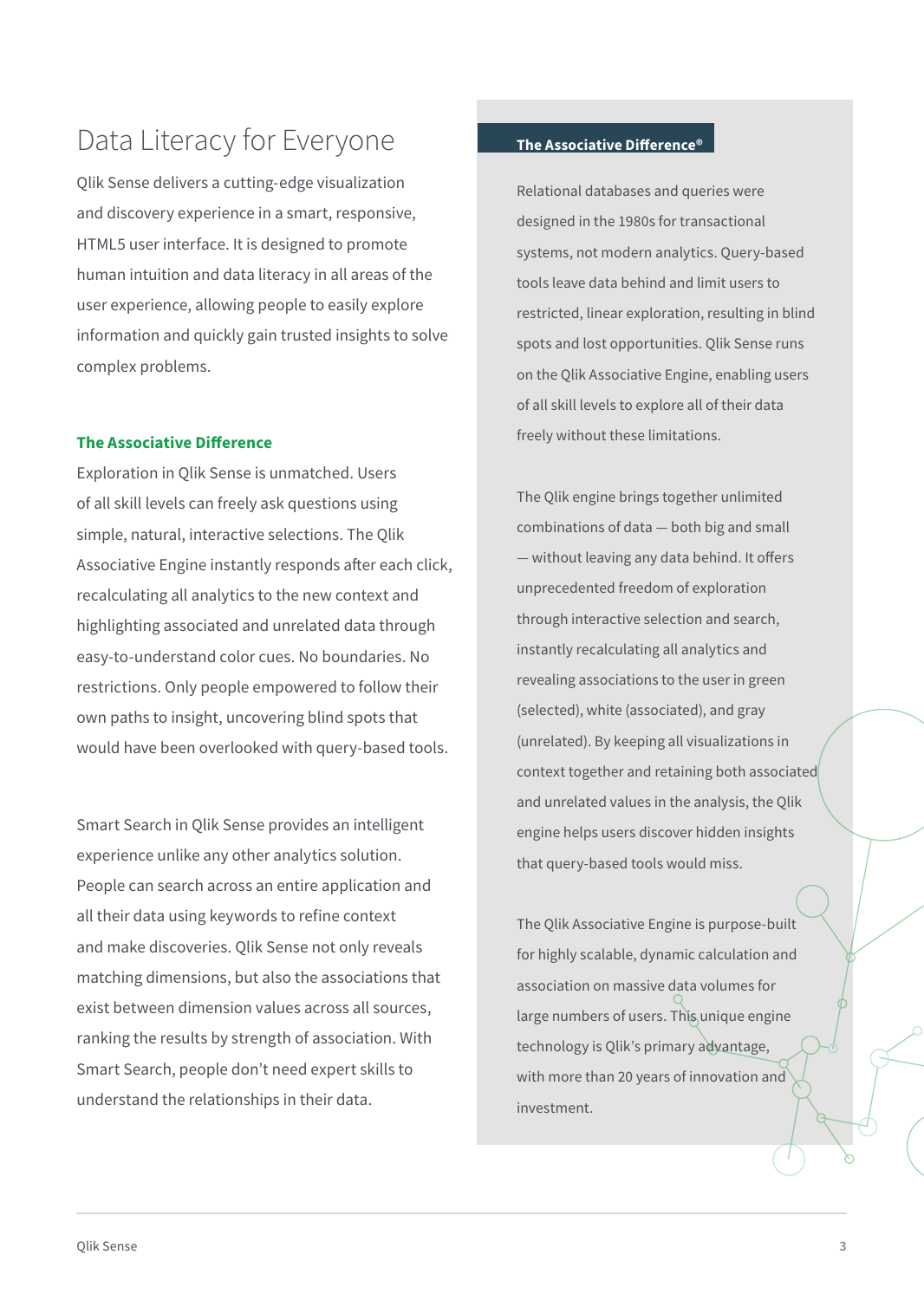### **Augmented Analytics and Visualizations**

A rich set of augmented analytics complement Qlik Sense's associative experience. Smart visualizations summarize the overall shape of the data set, highlight outliers, and depict hotspots and areas of data density for large data sets. This allows users to quickly spot areas of interest to explore further. Smart visualizations are fully responsive, so no matter what screen sizes users choose, Qlik Sense automatically scales data and visual representations for an optimal experience. Qlik Sense also provides advanced analytics integration, which federates the power of third-party engines such as R and Python to business users, updating calculations in real-time as people explore. Multi-layer mapping enabled by Qlik GeoAnalytics® technology — offers Qlik Sense users advanced geospatial analysis and lookup. And powered by the Qlik Cognitive Engine, the new Insight Advisor automatically suggests analytics and insights based on the overall data set and search criteria. All of these capabilities drive data literacy by allowing anyone to combine intuition with machine intelligence to quickly discover important insights, patterns, and outliers in their data.



### **Accelerated Self-Service Creation**

With Qlik Sense, users can simply drag and drop to create visualizations, using their own data sources or corporate data from governed libraries. Users no longer have to wait for others to build visualizations. They can create, modify, and personalize based on their own skill levels, without having to wire objects together or build SQL queries. Qlik Sense offers simple, intuitive authoring and data preparation features that progressively reveal complexity only as users need and want it. And new Augmented Intelligence capabilities in Qlik Sense further accelerate and simplify the creation process by recommending the right associations between data sources and suggesting the best charts for analysis.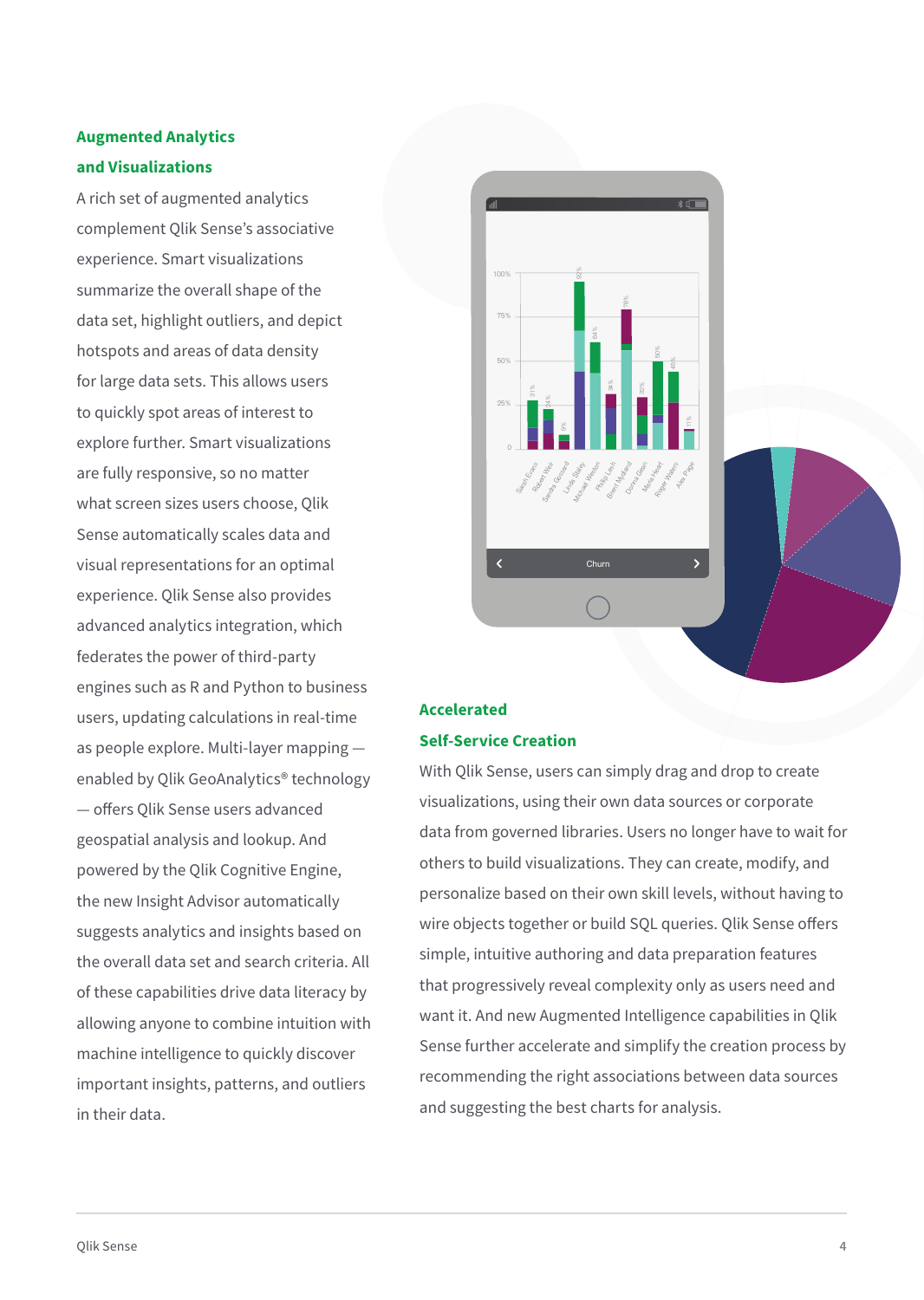### Seamless Sharing of Insights

Qlik Sense makes it simple to share insights among groups and teams. This leads to improved collaboration, communication, and accelerated problem solving — anywhere, anytime. With Qlik Sense, users can socially and collaboratively work together, in the cloud and beyond, to build the shared knowledge, confidence, and trust that transforms organizations.

#### **Centralized Sharing and Collaboration**

Qlik Sense users can easily find and share relevant analytics using a centralized hub with organized, governed content areas. Through self-service, people can access and take advantage of analytics and stories created by teammates, and can publish analytics for others to use. And new multi-cloud capabilities allow people to directly access and share content across a combination of on-premise and cloud environments.

#### **Interactive Storytelling and Reporting**

Interactive Data Storytelling allows users to create and present guided stories, rich with narrative and graphics, to communicate discoveries and facilitate discussion. Direct, in-context linking to live analysis can provide immediate answers to follow-up questions, reducing decision-making delays.

Users can also print analytics, sheets, and stories as PPT and PDF files or export data to Excel, based on current selections. And with Qlik NPrinting®, organizations can centrally produce and distribute reports in Microsoft Office and pixel-perfect formats to wide audiences, while retiring legacy BI and reporting systems.

#### **Anywhere, Anytime Mobility**

Qlik Sense is inherently mobile, delivering a complete set of analytics capabilities within an optimized user experience on any device. Unlike other products, users can fully explore, create, and collaborate, without boundaries or limitations, allowing them to instantly answer questions and solve problems directly at the point of decision.

An intuitive, touch-based HTML5 client offers the complete Qlik Sense experience on the go. Responsive design intelligently adapts visualizations, data, and functionality to create the best possible user experience on any device. The Qlik Sense Mobile app for iOS features the Qlik Associative Engine running locally on the device — providing fully interactive exploration both online and offline. And when building analytics, there is no need to customize content for mobility. Users simply create and consume anywhere.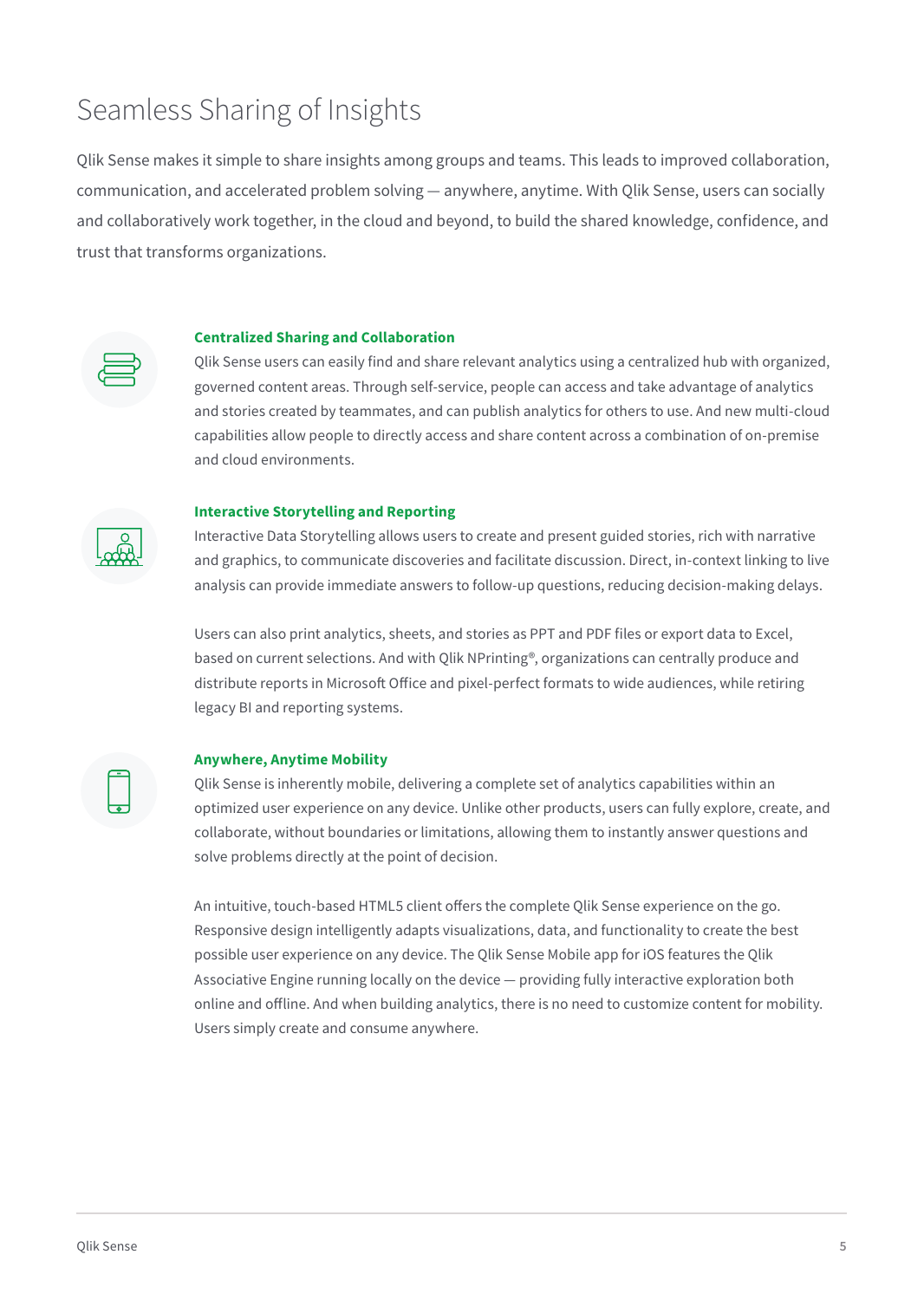### A Platform for the Enterprise Ecosystem

Qlik Sense is a true data analytics platform. It supports organizations of all sizes with developer and enterprise capabilities not typically found in standalone visualization tools. Qlik Sense facilitates the deployment of self-service analytics broadly across the enterprise and beyond, helping organizations solve complex problems without sacrificing governance, security, or scalability.



### **Open, Customizable, and Extensible**

Qlik Sense is underpinned by the Qlik Analytics Platform®, allowing it to be fully customized to meet unique business needs. It offers a complete set of open and standard APIs for developers to build custom applications, embed analytics in operational apps, and extend the functionality of Qlik Sense for new types of visualizations, augmented capabilities, and specialized business requirements. These platform capabilities can be used by developers with standard technology skill sets such as HTML5, JavaScript, and .NET. With Qlik Sense, organizations can create applications and analytics that serve new use cases and extend analytics to their broader ecosystems of customers and partners.

### **Big (and Small) Data Integration**

With Qlik Sense, organizations gain a complete set of data preparation and integration capabilities that enable users to work with nearly limitless combinations of data — both big and small. Augmented self-service data preparation allows non-technical users to visually combine, transform, and load data from multiple sources without leaving data behind. Data sources can be easily combined using drag-and-drop, with machine suggestions to help identify the best associations. Intelligent profiling automatically processes various data types and provides descriptive statistics. Visual transformation includes robust data preparation features such as derived fields, binning, and concatenation. Robust ETL scripting is also available so organizations can handle the most complex data integration challenges without requiring external tools or data repositories. Qlik Connectors® provides broad connectivity to local, on premise, and web-based data sources. And Qlik DataMarket® provides external data as-a-service for an outside-in perspective.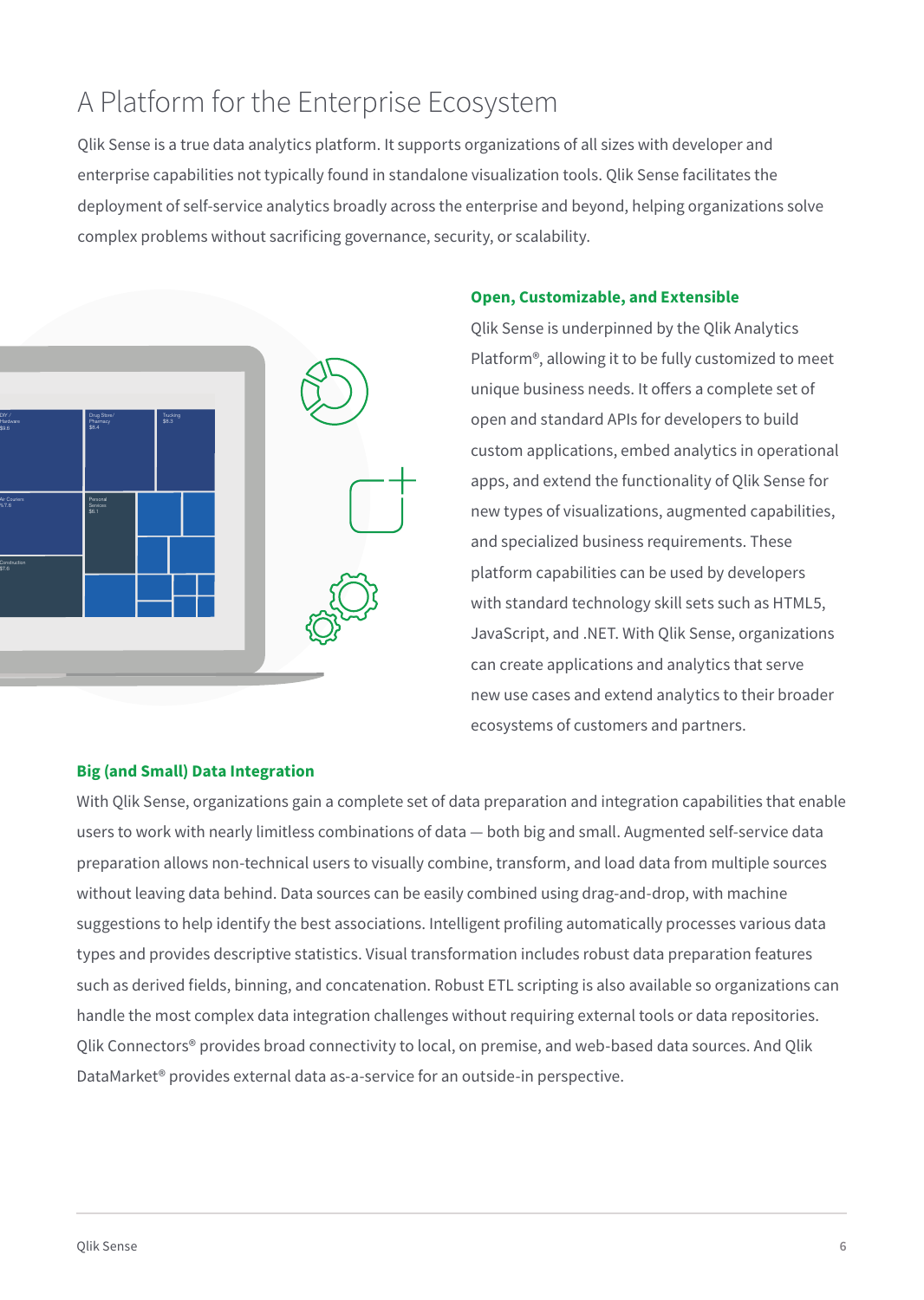### Multi-Cloud Scalability and Governance

Qlik Sense is built on a governed, multi-cloud architecture that empowers organizations to broadly scale and deploy analytics without lowering governance and trust standards.

The Qlik Management Console (QMC) serves as a central management and monitoring point for all of Qlik Sense, including multi-geography deployments. A comprehensive set of configuration options for content and resources drives faster deployment, efficient and flexible license management, and the proper use of applications, objects, and data. The QMC is web-based, responsive, and touch-enabled for access on any device.

Qlik Sense safeguards data and analytics through a centralized, rules-based security model that provides customized, robust protection for all areas of the product. Administrators can define security rules based on users, actions, resources, and the environment. Governed, centralized libraries of data, measures, and analytics help to ensure consistency and accuracy across the organization. Dynamic data reduction provides granular control over information access down to the row and column level. And with the Qlik Associative Engine at its core, Qlik Sense delivers industry-leading, high-speed dynamic calculation and performance for large numbers of users on massive data volumes.



**Qlik Cloud Services** Qlik managed (Linux) **Interact and Consume**



**Qlik Sense Enterprise for elastic deployments** Customer

managed (Linux) **Interact and Consume**

Policy Based Content **Distribution** 

**Qlik Sense Enterprise for Windows Develop and Reload**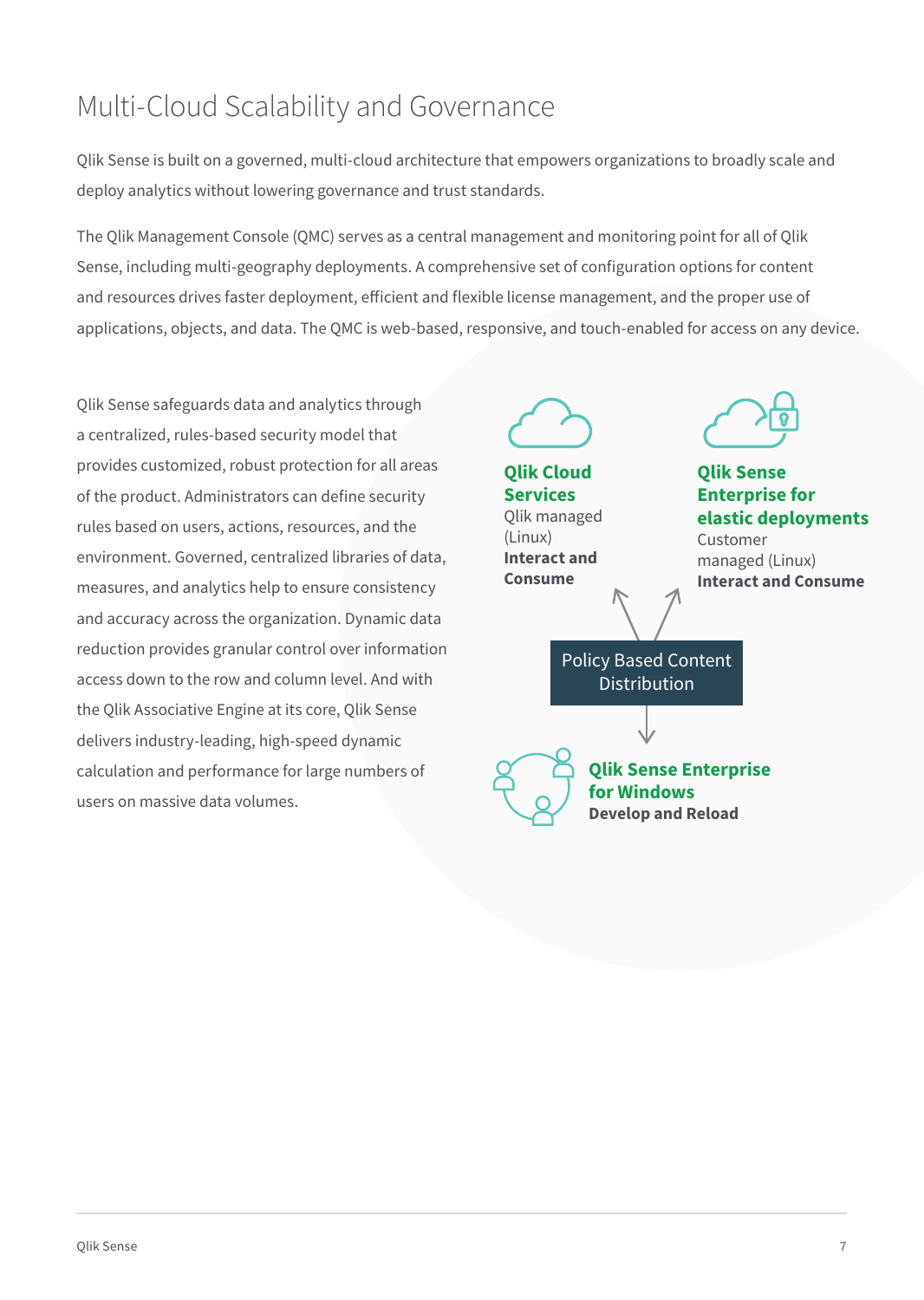Qlik Sense offers a new multi-cloud architecture that delivers scalability and ongoing deployment flexibility across combinations of on-premise, private, and public cloud sites. This new architecture enables organizations to extend analytics to new communities of users while retaining the flexibility to choose where data resides and workload computing takes place. With multi-cloud capabilities, organizations can distribute content in a policy-driven manner from traditional Windows deployments to private and public cloud environments running Qlik Sense Enterprise for elastic deployments, the new Linux-based architecture. And users gain seamless access to analytics content through an organized hub, streamlining collaboration across all environments. In addition, Qlik Cloud® Services provides a public cloud option, hosted by Qlik, for Qlik Sense subscription customers. Multi-cloud capabilities in Qlik Sense are built with cloud-native, containerized software and a micro-services approach that elastically scales across all environments, whether on-premise or in the cloud.

### Licensing Options

Qlik Sense is primarily licensed by two named user types — Professional and Analyzer. Both are available as either subscription or perpetual licenses. A CPU, core-based option is also available for anonymous or non-authenticated use cases.

The Professional User license provides full, unrestricted access to Qlik Sense Enterprise capabilities, including exploration, creation, collaboration, and administration features. The Analyzer User license enables application consumption and collaboration, including interactive exploration and search, data storytelling, printing and exporting, and mobile client access. Both license types include multi-cloud capabilities, with subscription customers granted access to Qlik Cloud Services and test/development servers at no additional cost.

Several value-added products are also now included with Professional and Analyzer licenses, including Qlik GeoAnalytics Base, Qlik Web Connectors, and Qlik DataMarket Essentials.

a a s